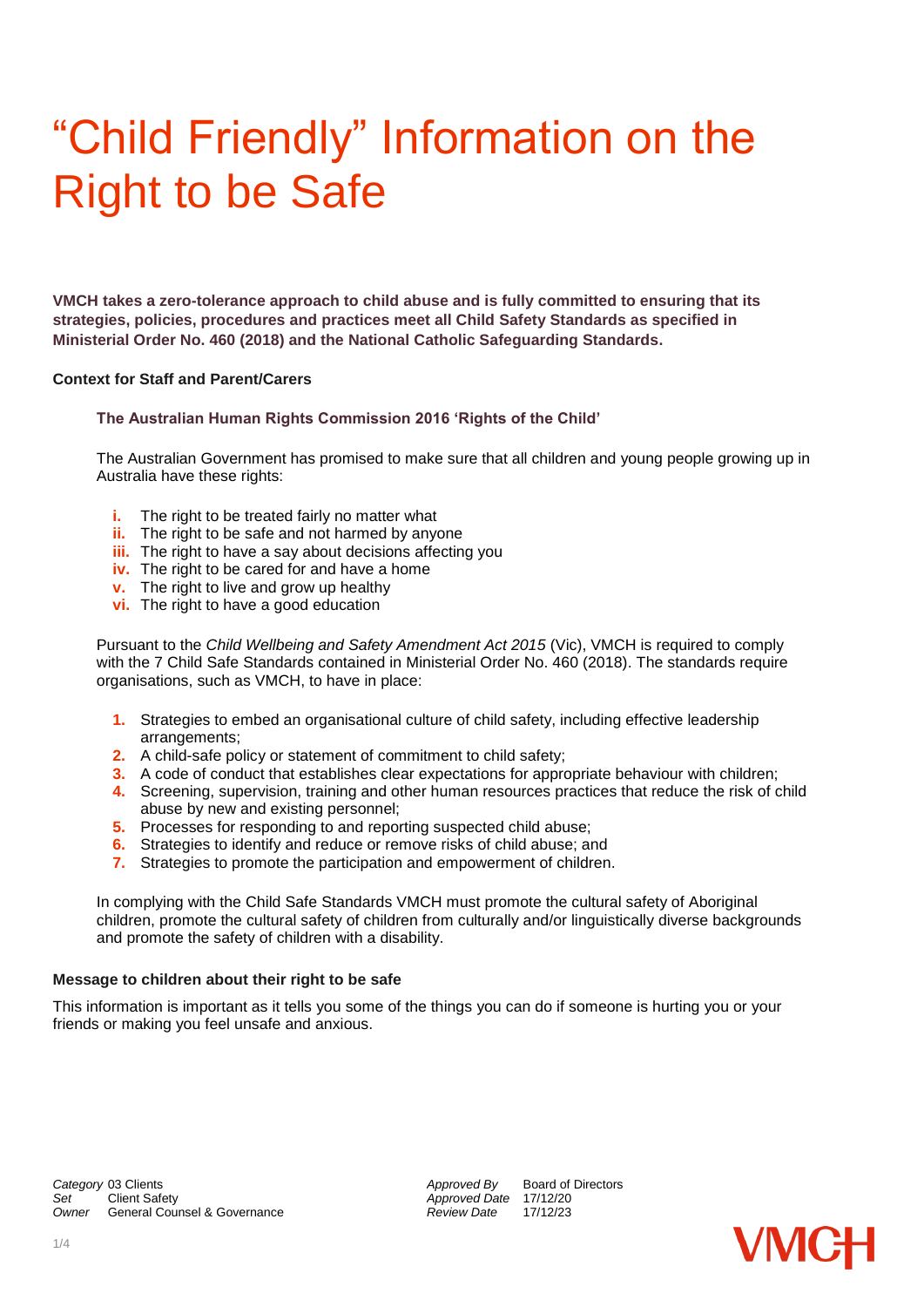# **1. What are your rights?**

# **You have the right to be safe and not harmed by anyone.**

It is wrong for anyone to threaten you, hurt you or touch you in a way that makes you feel unsafe, uncomfortable or scared.

No one should behave in this way including those in your family, at VMCH or outside VMCH.

Remember that a person doesn't have to physically hurt or touch you to be doing the wrong thing and making you feel unsafe.

Even if you are not sure, if something doesn't feel right you should tell an adult who can help you.

# **2. Your body belongs to you**

# **What is The Underwear Rule?**

It's simple: you should not be touched by others on parts of the body usually covered by underwear and you should not touch others in those areas.

This rule helps you to understand that your body belongs to you and no one should touch it without permission.

There is a difference between safe and unsafe touching and between good and bad touching

Inappropriate and unsafe touching is wrong and against the law.

If you are not sure whether someone else's behaviour towards you is acceptable, you should ask a trusted adult for help.

# **3. No! Go! Tell!**

All children need to know how to quickly and loudly say No to inappropriate touch, to Go away from the unsafe situation, and to Tell a trusted adult as soon as possible.

Screaming, kicking and self-defence skills can be very useful as child abusers are usually scared of being caught.

It is very important that you keep telling trusted adults until you feel listened to and believed and can feel safe again.

#### **4. Bad secrets and good secrets**

All children need to know the difference between a bad secret and a good secret (a nice surprise).

Secrecy is a main tactic of people who are child abusers.

They might try anything from bribes (giving you stuff), to serious threats.

Some children get confused about keeping secrets because they don't want to 'tell tales' but every secret that makes you feel anxious, uncomfortable, fearful or depressed is a bad secret.

Bad secrets should never be kept but told straight away to an adult you can trust.

*Approved Date* 17/12/20<br>*Review Date* 17/12/23

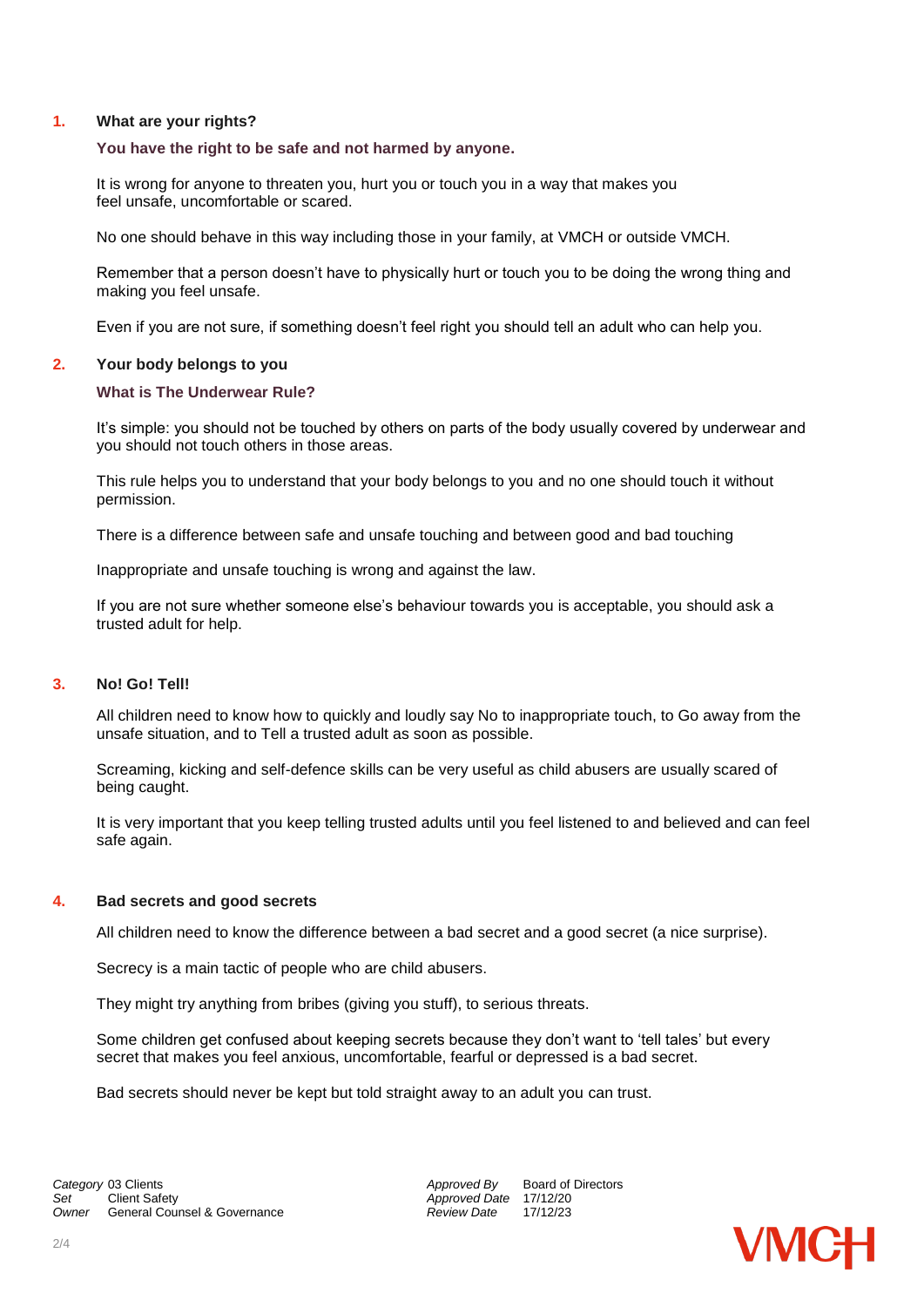#### **5. What if someone I know makes me feel unsafe?**

Some children, especially younger ones, don't understand that someone who knows them or is part of their family could abuse or hurt them.

There need to be strict rules for all children about telling trusted adults about anyone who gives them stuff, asks them to keep secrets, or tries to spend time alone with them.

#### **6. What if a stranger makes me feel unsafe?**

All children should know about safety rules as child abusers may seem friendly and caring. They can be males or females, young or old.

Never get into a car with anyone you don't know, take money or gifts from them, or agree to go anywhere with them without your parents' permission.

If a stranger suggests any of these things you must remember No! Go! Tell!

Most strangers are not dangerous but if you meet one who might be, you need to get help from parents, carers, teachers, policemen, people in shops, or families with children.

Children should know about the tricks that kidnappers use, such as telling a child that their parents have had an accident and that they will take them to the hospital. They might say that your parents have told them to pick you up and drive you home and they might even know your name or your parent's names.

Never believe these kinds of stories without first checking with a person you trust.

#### **7. Safety Network**

It's very useful to choose a small group of people that you can trust and who will listen and help you when you have a problem or are worried about something.

It's best to have a safety network of one or two people who live with you and one or two people outside the family.

Remember never to give up on finding help until the problem has been listened to and fixed and you feel safe again.

#### **8. What will happen if I tell an adult at VMCH that I feel unsafe, or that my friend feels unsafe?**

Adults at VMCH will listen to your concerns and make sure that you don't have to deal with these by yourself.

Sometimes they may have to tell others about your concerns so that a solution can be found and you or your friend can be protected.

#### **9. What if I can't talk to anyone at VMCH?**

If you don't feel comfortable about talking to anyone at VMCH, you can talk to someone in your safety network: your parent or an aunt, uncle, a step-parent, a grandparent or any other adult you can trust.

Remember: you don't need to deal with things on your own.

**Category** 03 Clients **Approved By** Board of Directors *Category* 03 Client Safety **Approved By** Board of Directors *Owner* **General Counsel & Governance** 

*Approved Date* 17/12/20<br>*Review Date* 17/12/23